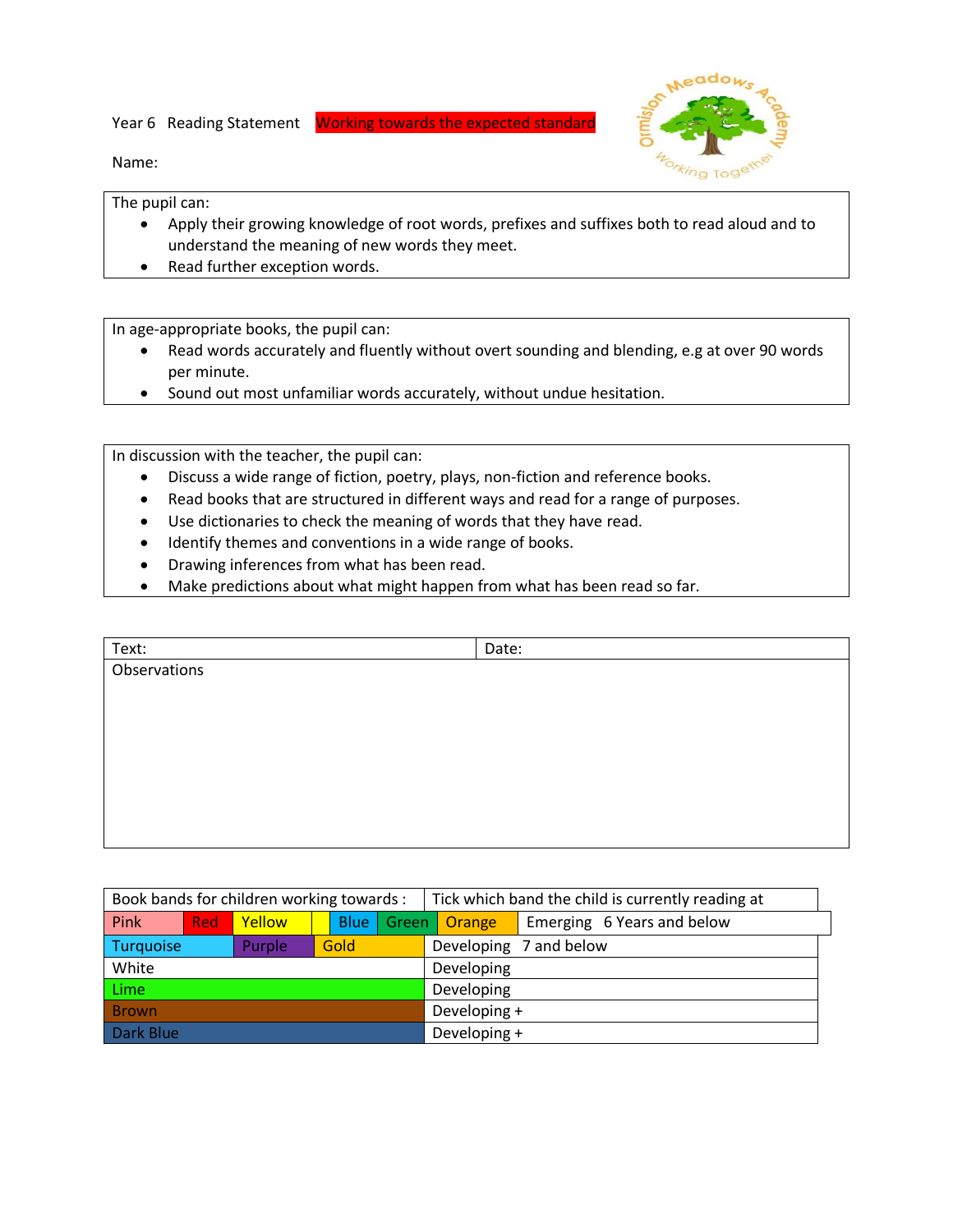Year 6 Reading Statement Working at the expected standard.

Name:

Word Reading: Generally, applies growing knowledge of root words, prefixes and suffixes (morphology and etymology), both to read aloud and to understand the meaning of new words that they meet.

In a book that they can already read accurately and fluently, the pupil can:

- Identify and discuss themes and conventions in and across a wide range of writing.
- Make comparisons within and across books.
- Check that the book makes sense, discussing understanding and exploring the meaning of words in context.
- Learn a wide range of poetry by heart.
- Ask questions to improve understanding.
- Draw inferences such as inferring characters' feelings, thoughts and motives from their actions, and justifying inferences with evidence.
- Predict what might happen from details stated and implied.
- Summarise the main ideas drawn from more than one paragraph, identifying key details that support the main ideas.
- Retrieve and record information from non-fiction.
- Discuss and evaluate how authors use language, including figurative language, considering the impact on the reader.
- Provide reasoned justifications for views.
- Distinguish between statements of fact and opinion.

| Text:        | Date: |  |
|--------------|-------|--|
| Observations |       |  |
|              |       |  |
|              |       |  |
|              |       |  |
|              |       |  |
|              |       |  |
|              |       |  |
|              |       |  |
|              |       |  |
|              |       |  |
|              |       |  |
|              |       |  |

|              | -<br>Secure |
|--------------|-------------|
| <b>Black</b> | Secure      |